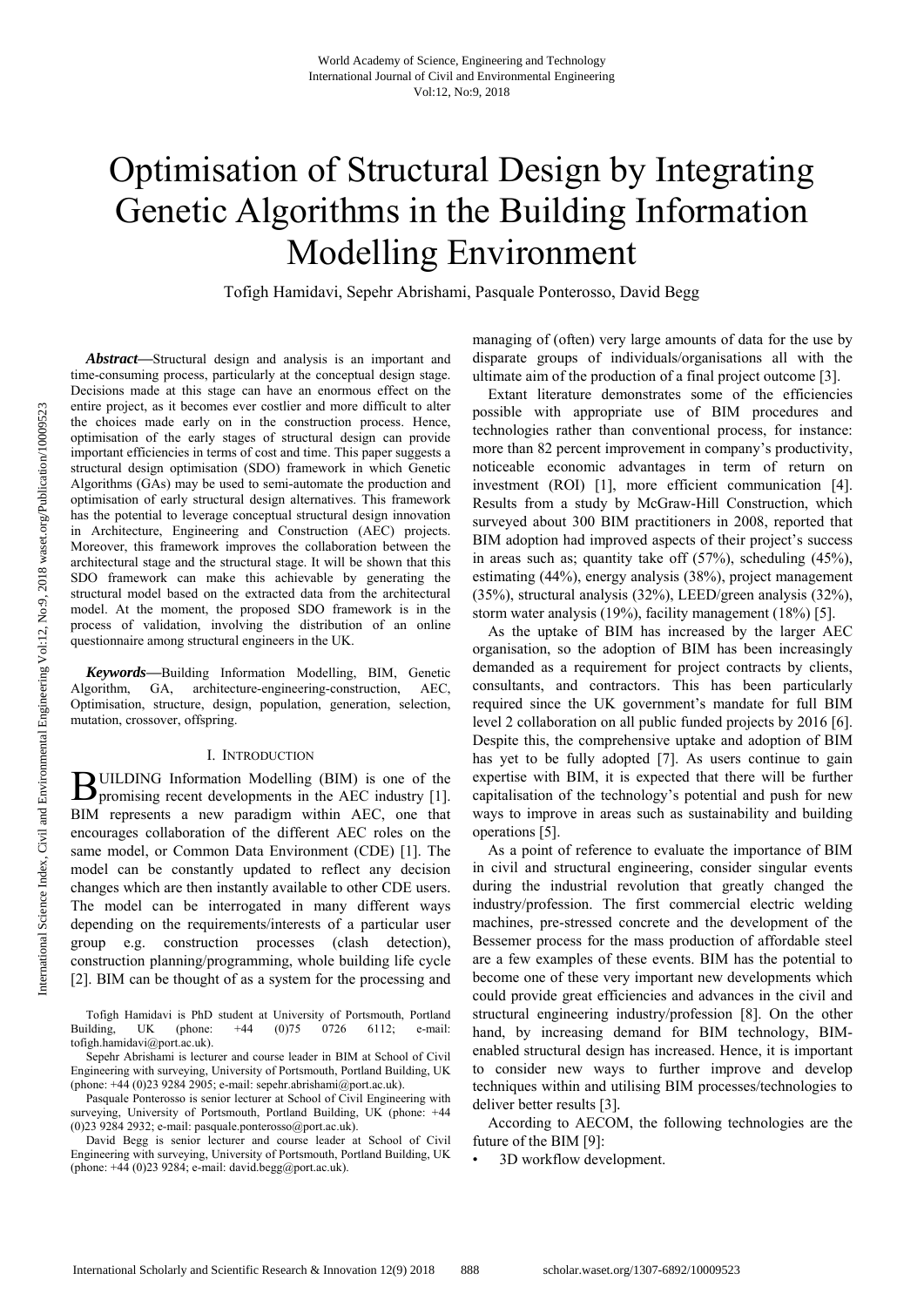Automatic checking and evaluation the design model based on predefined constraints.

technical, financial, and architectural disasters [11].

- Continues approach for the automation and parametric design.
- Adapting Artificial Intelligence (AI) and machine learning methods to facilitate decision making processes.

This research is a part of an extended project, which started with the work of Goulding et al., with the aim of developing a conceptual framework for a Generative BIM workflow (G-BIM) [10]. This framework enables designers to automatically generate alternative conceptual architectural designs at an early stage by integrating both design method and computational architecture. This research continues the G-BIM workflow in the architectural area and suggests a SDO framework.

# II.STRUCTURAL DESIGN

Conceptual structural design development has great effects on the whole constructability, cost, and general performance of a building [11]. In these early stages, vital decisions are made including type of the structure, feature, layout and different dimensions. Mistakes/miscalculations or misunderstandings made in the early stages of a project become increasingly more difficult and costlier to correct as the project progresses [12]. According to Larsen and Tyas, getting the initial concept right can result in a reasonable design which meets architect's requirements as well [13]. On the other hand, getting the concept wrong can result in

Fig. 1 compares the traditional approach of building process (black line) with the BIM approach (blue line). In this figure, effort/effect is a function of time and shows how shifting the effort in building process to the left side (early stage) can affect the process in terms of cost efficiency and fundamental capability in changing the design. This would suggest that engineers were able to analyse, compare, and evaluate the behaviour of several possible preliminary structural designs quickly and efficiently during the early stages of the conceptual design, the potential for greater overall project success would be increased.

Although, there have been limited attempts to use technology to generate optimised conceptual structural design alternatives [15], [16]. In general, engineers are forced to rely on their own knowledge and experience to produce conceptual designs and to attempt to optimise them manually, through iterative and time-consuming processes, thus reducing the time available to consider other possible alternatives. However, the current technology has provided efficient potential to improve the structural design process by using the advantage of automatic optimisation methods.

As asserted by Mora et al., the conceptual design must meet several parameters including: involve multiple views from all the project team, support design refinement, enable exploration of alternative design solution (thereby enabling possible adjustments in the design) [17], [11].



Fig. 1 Transferring the main efforts in design process to the early stage [14]

Structural design can be optimised through generation of design alternatives to evaluate materials, layout and elements behaviour against different factors including: live, dead and seismic load, type and height of the building, maximum deflection and so on [18]. In this scenario, a practical structural system, presents a structurally stable and

harmonised layout that provides continues load paths to the ground [19], with a reasonable investment.

Therefore, this research is aimed at enabling conceptual structural design exploration and optimisation through an automated process.

The SDO framework is based on BIM environment, and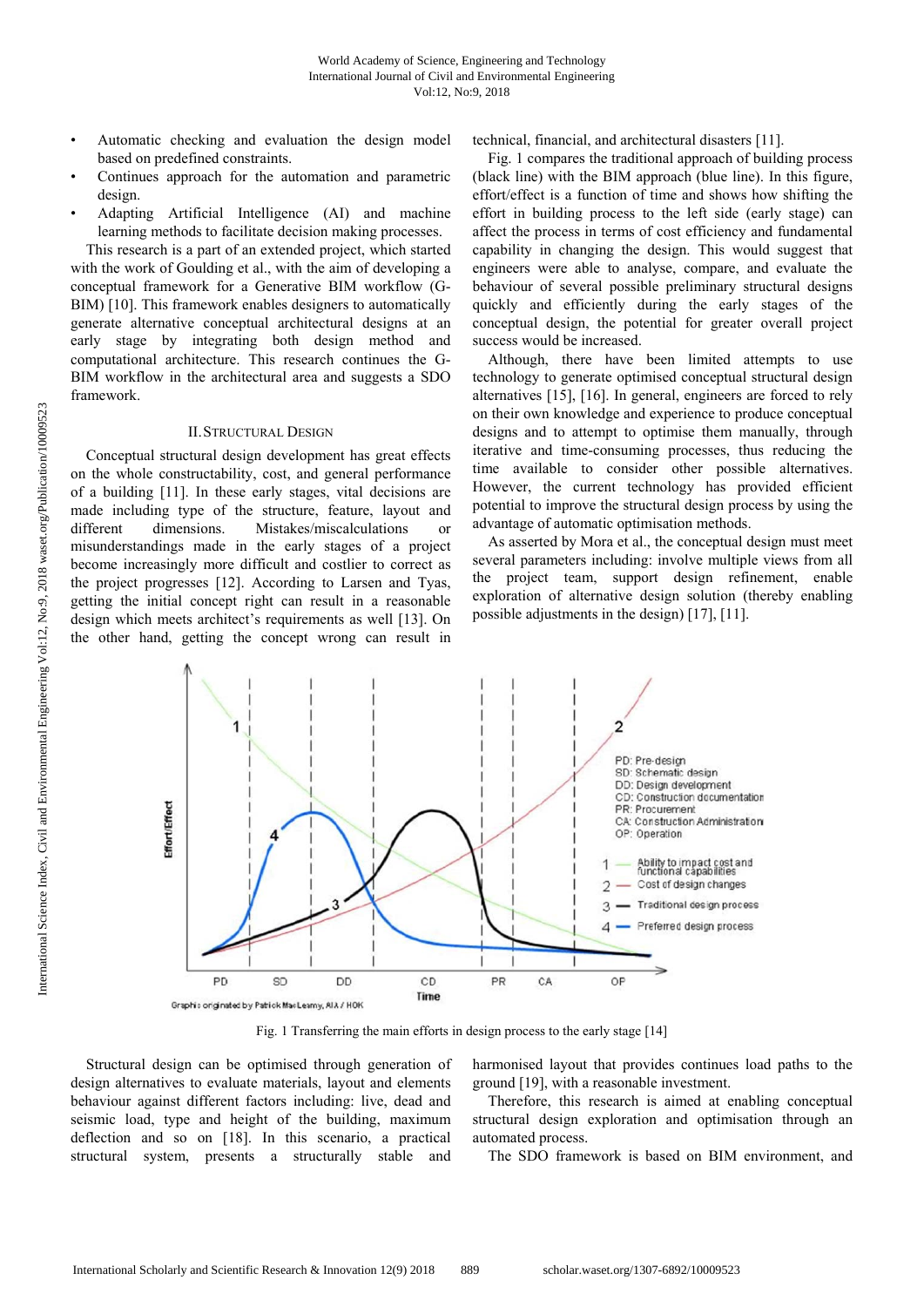represents a unique approach to automatically produce and analyse conceptual structural design alternatives and optimise them until they meet the requirements (project defined criteria and constraints). Thereafter, the most optimal structural design will be modified in a BIM environment. This process would have the advantages of an organised modelling approach, the use of the efficient features of BIM structural design processes including; collaboration, a visualisation platform, and it would contain its own structural design elements at global dominant and standardised data exchange interfaces that improved its performance and reduce the entire construction cost [20].

### III. OPTIMISATION

In the structural optimisation process, the main concern of an engineer is to recognise the behaviour of the structure in different situations. These behaviours include the stresses, deformations, stability, eigenfrequencies and so on. Hence, this time-consuming process requires a reliable optimisation method to find the optimum among alternatives [21].

According to British Standards Institution, structural optimisation contains four dominant considerations [22]:

- 1) Design constraints; dealing with stress, deformation, damping, stability and eigenfrequency. These constraints are formulated according to related Eurocodes.
- Fabrication constraints; related to residual welding distortions, welding methods, structural dimensions, plate thicknesses and description of available profiles series.
- 3) Cost function; includes the cost of the material, assembly, welding, cutting and painting based on fabrication sequences.
- Mathematical methods; the solution of the constrained function minimisation problem requires practical mathematical method.

Literature demonstrates that several researchers have suggested methods, which tend to replace the designer in favour of automation in the conceptual design stage [23]. To name a few; the International Code Council's (ICC) tried to develop and initiate SMART codes into BIM to provide automatic code checking [8], Software Environment to support the Early phase in building Design (SEED) [24], Building Entity and Technology model (BENT) [11], PointSketch [25], Multi-Reasoning Model (M-RAM) [26], CADRE [27], TEAM [28], A-TEAM [29], GAs [30] and the research has been done by Ponterosso and Fox [16] are examples of methods aimed at supporting early design exploration.

The aim of this paper is to outline the development of a multi-stage framework including four stages; Data Collection/ Organisation Scheme, SDO, Evaluation, Modifications in BIM environment. This paper explains the general process of the conceptual framework and the optimisation process. Thereafter, the conceptual framework will be analysed, amended, and developed through semi-structured and unstructured questionnaires and interviews from experts in structural design and analysis and BIM. The modified framework will be used to build up the conceptual prototype by using Machine Learning theory and AI such as GAs.

This prototype will be used to design, analyse, and optimise conceptual structural design alternatives automatically.

# IV. METHODOLOGIES

This research will use Creswell's guidelines [31] to choose the most suitable methods and design the approach to develop the research. In this scenario, a mixed-method approach has been used to develop the theoretical foundation of this research. Hence, this study starts with a qualitative approach to provide a broad-based knowledge about the current methods and software support adopted for conceptual structural design. Thereafter, the research will narrow down in more focused detail by using a quantitative approach to investigate design protocols in terms of design stability, cost efficiency, design diversity and time productivity of the process.

# V.FRAMEWORK

This framework presents an automatic process of SDO at the conceptual stage in a BIM environment. This framework has the potential to efficiently assist the engineers by reducing the time and effort during the iterative process of structural design during the early stages. The SDO framework involves four steps of Data Collection/ Organisation Scheme, SDO, Evaluation and Modifications in BIM environment.

#### *A.Data Collection/ Organisation Scheme*

During the development of the coding stage, the essential information, data and concepts including limits, constraints and codes in structural design and analysis will be gained and classified to run the SDO process. According to the framework, this stage contains five main parts:

- 1) Regular coding: This coding will be used regularly before design process starts to identify which type of material or element would be preferred to be used. In this scenario, the engineer can benefit from his experience to reduce the time of the modelling process by limiting the available elements [15], [32]. Further coding would be generated, which will request the engineer to identify the required analysis type (displacement, stresses, strain, and ext.)
- 2) Extracting data: In the SDO conceptual framework, the architectural model will be used to extract the structural design data and requirements. Thereafter, based on these data, structural design, analysis and optimisation processes will be started through an automatic process.
- 3) Design: preliminary coding will be generated once and embedded in the software. This method will be used to design the structure based on specific structural constraints and codes.
- 4) Analysis: preliminary coding will be generated once and embedded in the software. This method will be used to analyse the design. In this scenario, specific codes and constraints will be used to ensure that the structure will be statically stable and economic.
- 5) Optimisation: A practical SDO method will be used to automatically design, analyse and optimise the structural design.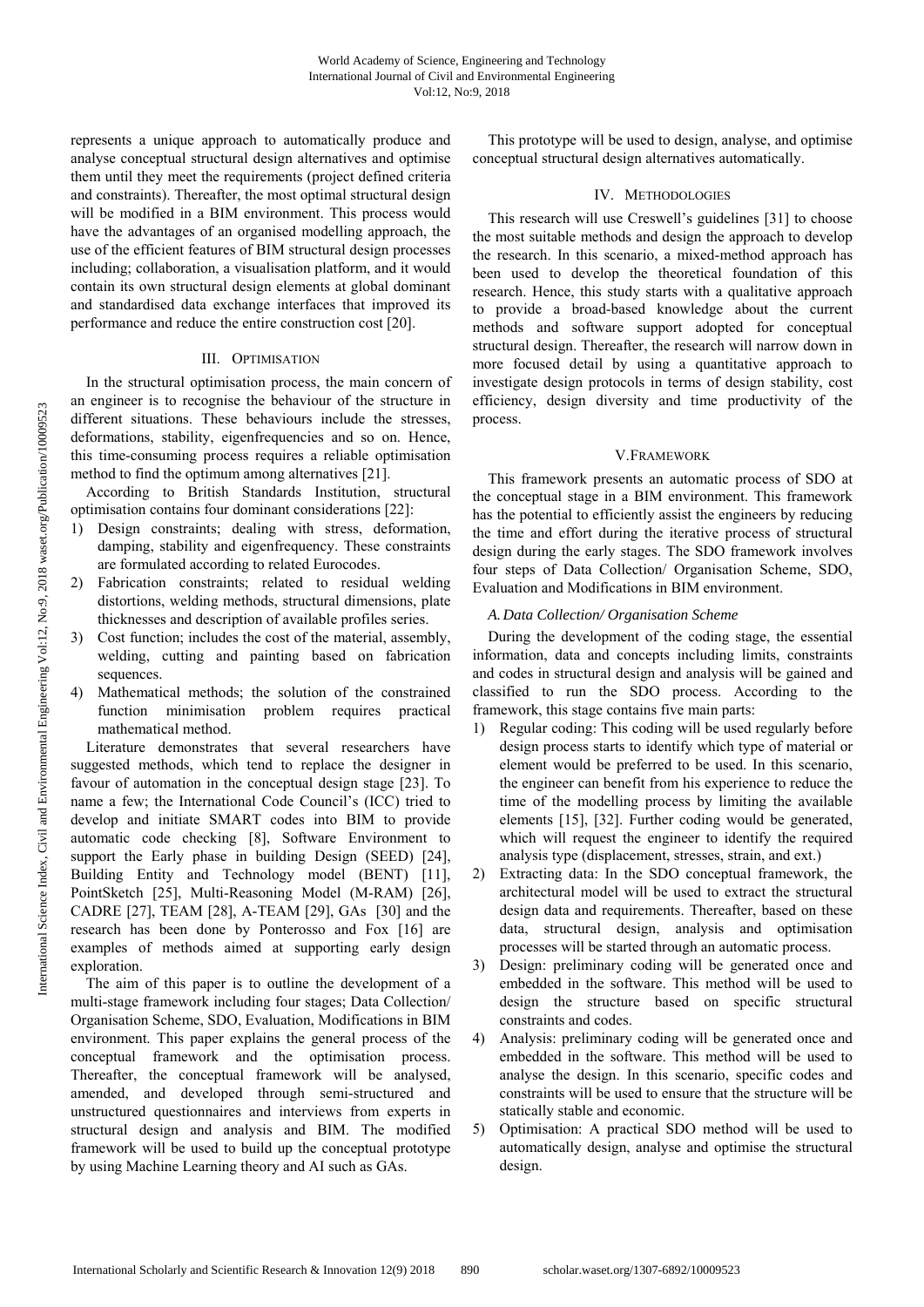# *B. SDO*

According to Farkas and Jármai [33], structural optimisation is defined as a design approach searching for better results, which better meet engineering requirements. The most important requirements and concerns for a modern load carrying structure are the safety and fitness for production and economy. Design and fabrication constraints can guarantee the safety, and minimisation of cost function can secure the economy factor.



Fig. 2 Conceptual SDO framework

This provides an automatic loop for structural design, analysis and optimisation. The optimisation process starts generating initial populations of structural designs with design alternative based on the data extracted from the architectural model. The initial population will be evaluated against structural stability constraints (such as: displacement, stress,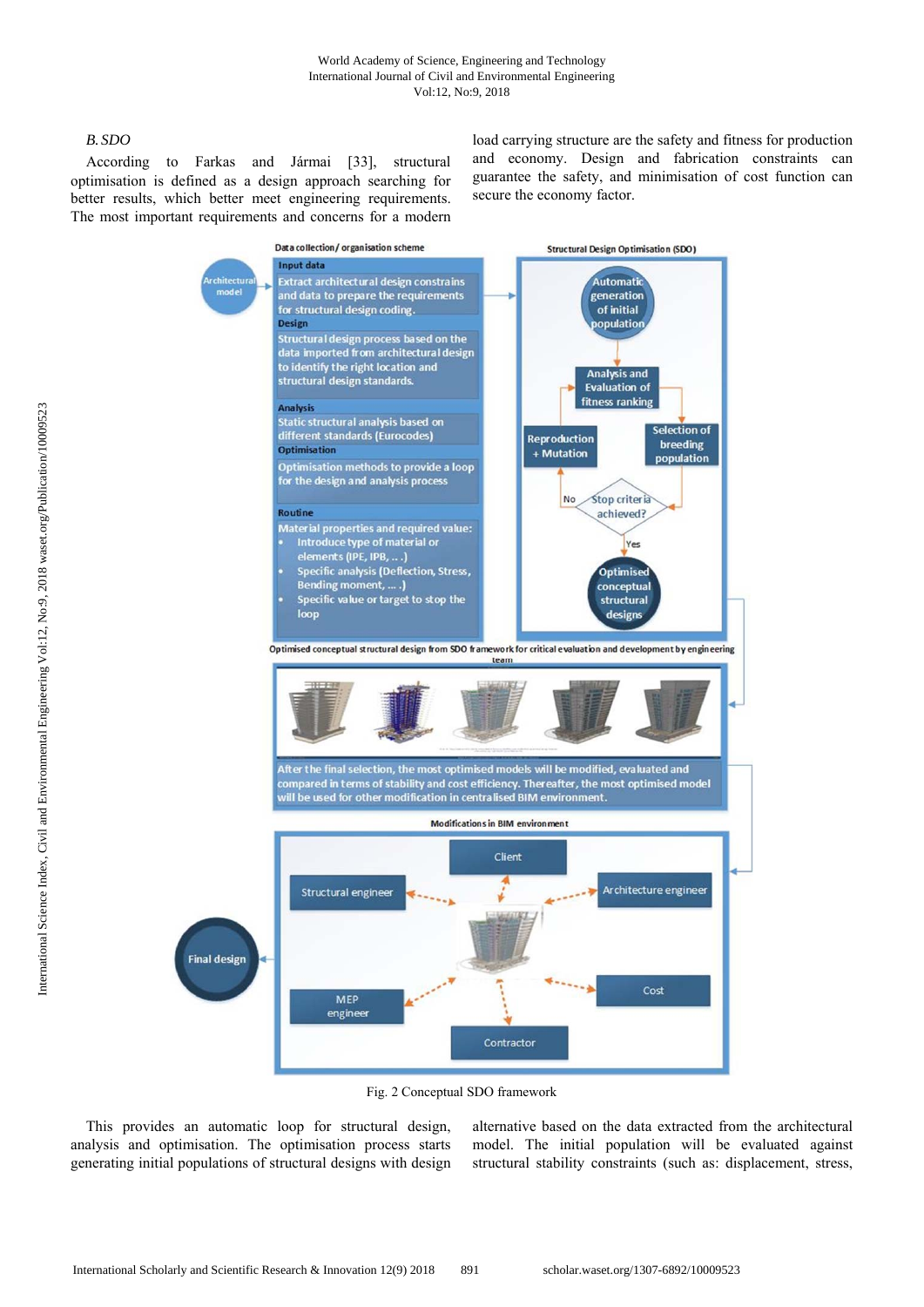buckling and ext.). After the evaluation process, the most stable and economic models will be selected. Extant literature demonstrated that selection of variables has a vital importance during the optimisation process [33]. Hence, understanding the main characteristics related to the structure is very important in order to have an effective selection. In order to name a few of these characteristics: material, loads, geometry, topology, profiles, fabrication procedure, joints, cost. By adjusting these characteristics, better solutions will be achieved. After evaluation and selection, the surviving individual models will be evaluated against the required stop criteria (e.g. the difference between two generated optimal models is within a certain low percentage, or whether a certain specified number of generations has been analysed). If the stop criteria have not been achieved the process will repeat until the stop criteria are achieved. Once the optimal initial conceptual design(s) have been produced by the system, the resultant models will be modified in the central BIM software using the advanced BIM modelling features.

Recently, several new optimisation approaches developed such as; evolutionary methods, like GA [34], the Differential of Evolution (DE) technique [35], the Ant Colony method [36], [37], the Particle Swarm Optimisation (PSO) [38], the Artificial Immune System (AIS) [39] and the Harmony Search (HS) [40].

# *C.Optimised Conceptual Structural Design from SDO Framework for Critical Evaluation and Development by Engineering Team*

When SDO is used, the most optimised structural designs will be sent to evaluation stage for final and manual structural evaluation and modification in terms of stability and economy. In this way, the engineers will save time and effort in the initial iterative process of conceptual design, analysis and optimisation. Additionally, they will receive alternative optimised models, which may require evaluation and amendment.

# *D.Modification in BIM Environment*

After final structural evaluation, the most optimised model will be send for further modification in BIM. All the modifications will take place in central BIM software using the advanced BIM modelling feature.

### VI. FUTURE WORK

As shown in Figs. 3 and 4, bridges and formworks are very rarely modelled in BIM by structural engineers [5]. This represents an opportunity for future research and further development in BIM.

#### VII. CONCLUSION

This paper presents suggestions for an efficient conceptual framework for SDO for use in the conceptual design stage. This research continues the work of Abrishami, Goulding, Pour Rahimian and Ganah that resulted in developing (G-BIM) prototype [10]. G-BIM has the potential to enable automation at the conceptual design stage, by analysing a large number of design possibilities.



Same: McGrow-Hill Construction, 2008

Fig. 3 Modelling civil engineering design elements in BIM [5]



Fig. 4 Modelling structural engineering design elements in BIM [5]

In the SDO conceptual framework, the architectural model will be used to extract the structural design data and requirement. Thereafter, based on the extracted data from the architectural model, structural design, analysis and optimisation processes will be started through an automated procedure. Afterward, the most optimised conceptual structural design will be evaluated in terms of stability and economy and will then be passed on to the next stage for further modification in the BIM environment.

#### **REFERENCES**

- [1] S. Azhar, "Building information modeling (BIM): Trends, benefits, risks, and challenges for the AEC industry," Leadership and management in engineering, vol. 11, no. 3, pp. 241-252, 2011.
- [2] V. Bazjanac, "Virtual building environments (VBE)-applying information modeling to buildings," August, vol. 29, p. 2009, 2006.
- [3] S. G. C. D. V. M. P. Kirkpatrick, "Optimization by simulated annealing," science, vol. 220, no. 4598, pp. 671-680, 1983.
- [4] N. O. Nawari, "BIM standard in off-site construction," Journal of Architectural Engineering, vol. 18, no. 2, pp. 107-113, 2012.
- [5] McGraw-Hill Construction, "Smart Market Report: Building Information Modeling (BIM)—Transforming Design and Construction to Achieve Greater Industry Productivity," The McGraw-Hill Companies, New York. ISBN, New York, 2008.
- [6] Gupta, A. Cemesova, C. J. Hopfe, Y. Rezgui and T. Sweet, "A conceptual framework to support solar PV simulation using an open-BIM data exchange standard," Automation in Construction, vol. 37, pp. 166-181, 2014.
- [7] M. Eastman, C. Eastman, P. Teicholz and R. Sacks, BIM handbook: A guide to building information modeling for owners, managers, designers, engineers and contractors, John Wiley & Sons, 2011.